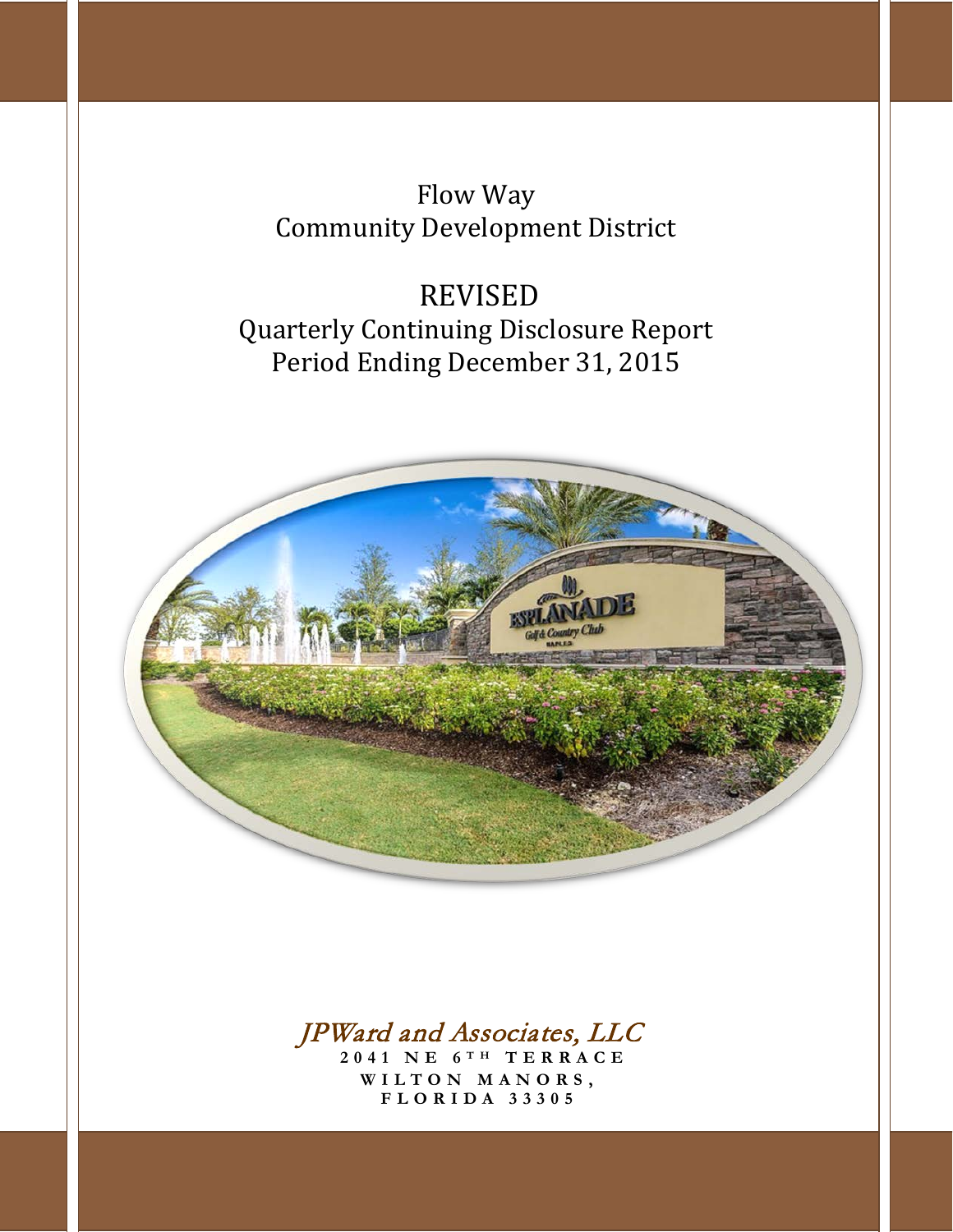The Developer's Information has been provided the Taylor Morrison of Esplanade, LLC.

# **This is a revised report for the quarter ending December 31, 2015. The REVISION is as follows:**

- 1. It corrects the Fiscal Year start and ending date.
- 2. Stock Development provided the December 31, 2015 reporting information with the March 31, 2016 reporting period information, and as such, this report updated the information ONLY related to the Stock Development lots for the Series 2013 and Series 2015 lots. Both lot types are shown in the report as owned by Stock Dev elopement.

The Issuer's Information has been provided by **JPWard & Associates, LLC.** as the District Manager & (Dissemination Agent) of the District.

For additional information on the District, please contact the District Manager as follows:

# **JPWard and Associates, LLC**

2041 Northeast  $6<sup>th</sup>$  Terrace Wilton Manors, Florida 33305

Attention: James P. Ward

Phone: (954) 658-4900 E-Mail: [Ward9490@comcast.net](mailto:Ward9490@comcast.net)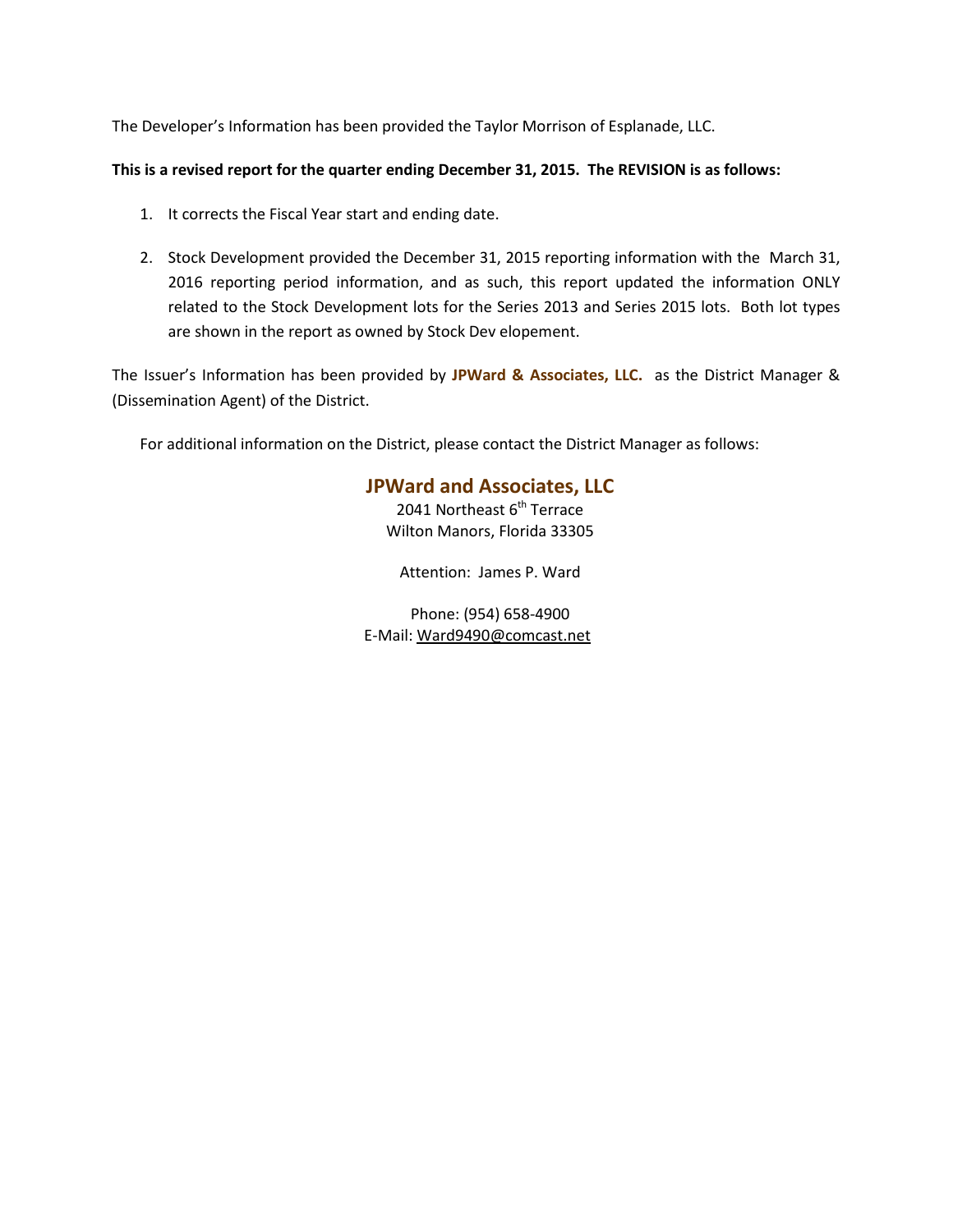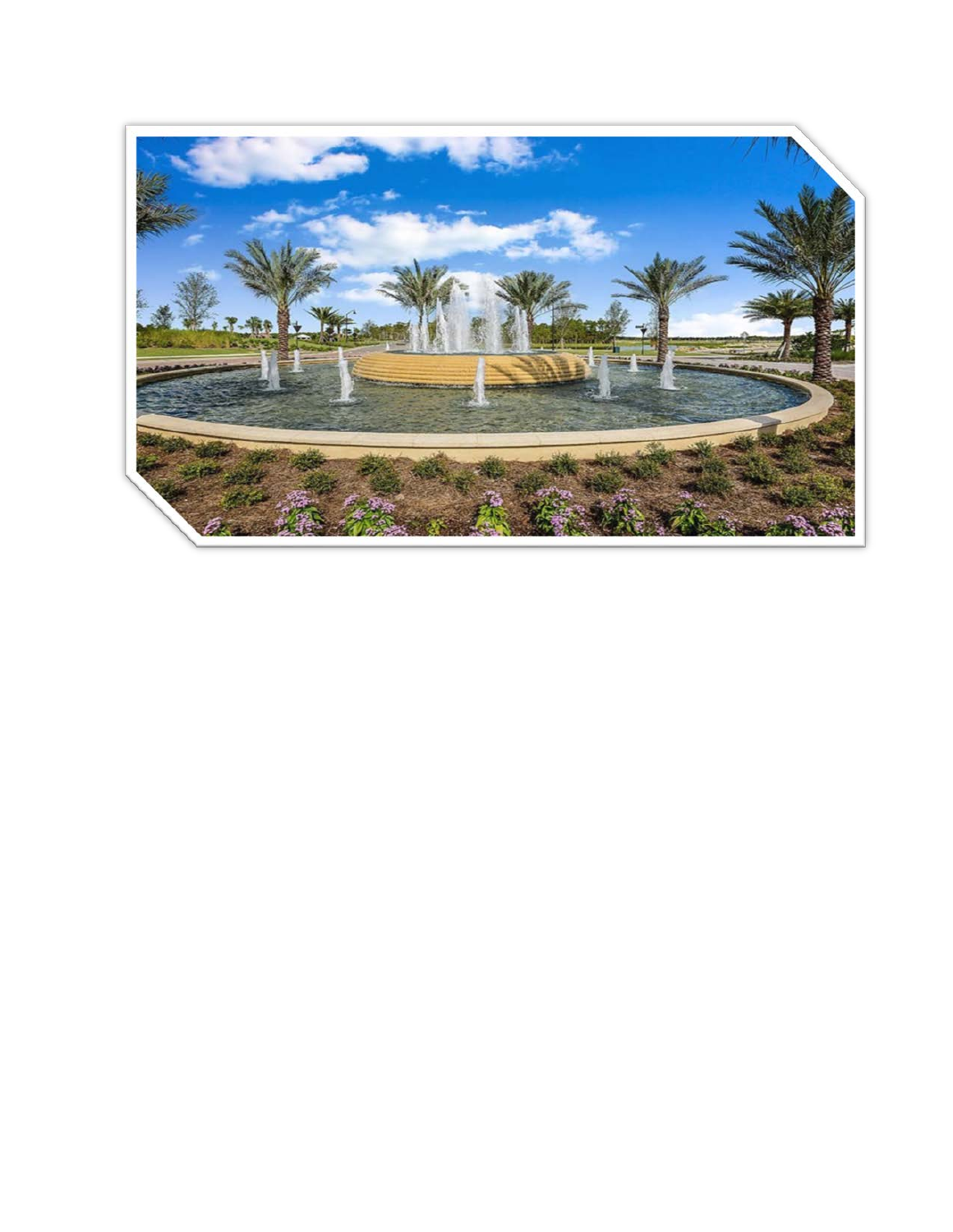|                                                                                                  | Fiscal Year 2016 - October 1, 2015 through September 30, 2016 |                                     |          |                                               |
|--------------------------------------------------------------------------------------------------|---------------------------------------------------------------|-------------------------------------|----------|-----------------------------------------------|
|                                                                                                  |                                                               | <b>ANNUAL</b><br><b>INFORMATION</b> |          | <b>QUARTER 1</b>                              |
| <b>SPECIAL ASSESSMENT BOND OVERVIEW</b>                                                          |                                                               |                                     |          | <b>December 31st</b>                          |
| <b>Par Amount of Bonds Outstanding</b>                                                           |                                                               | N/A                                 | \$       | 6,965,000.00                                  |
| <b>Combined Trust Estate Assets</b>                                                              |                                                               |                                     |          |                                               |
| <b>Revenue Account</b>                                                                           |                                                               | N/A                                 | \$       | 24,252.34                                     |
| <b>Reserve Account</b>                                                                           |                                                               | N/A                                 | \$       | 539,000.00                                    |
| Prepayment Account                                                                               |                                                               | N/A                                 | \$       |                                               |
| <b>Construction Account</b>                                                                      |                                                               | N/A                                 | \$       |                                               |
| Capitalized Interest Account                                                                     |                                                               | N/A                                 | \$       |                                               |
| Costs of Issuance Account *                                                                      |                                                               | N/A                                 | \$       |                                               |
|                                                                                                  | Total:                                                        | N/A                                 | \$       | 563,252.34                                    |
| * Balance remianing in Costs of Issuance was transferred to Construction, pursuant to Indenture. |                                                               |                                     |          |                                               |
| <b>Funds Required for Upcoming Distribution:</b>                                                 |                                                               |                                     |          |                                               |
| Principal Due: 05/01/2016                                                                        | \$                                                            | 85,000.00                           | \$       |                                               |
| Interest Due: 11/01/2015 & 05/01/2016                                                            | Ś<br>$\ddot{\bm{\zeta}}$<br>Total:                            | 447,575.00<br>532,575.00            | \$<br>Ś. |                                               |
| <b>Special Assessments:</b>                                                                      |                                                               |                                     |          |                                               |
| <b>Gross Amount Levied</b>                                                                       | \$                                                            | 885,122.00                          |          | N/A                                           |
| Net Amount Levied: (Net of Discounts/Collection Costs)                                           | Ś                                                             | 532,527.00                          |          | N/A                                           |
| Net Amount Collected:                                                                            |                                                               |                                     | \$       |                                               |
| Delinquencies over 150 Days or more than 10% of Assessments due:                                 |                                                               |                                     |          | N/A                                           |
| <b>Tax Certificates (If available)</b>                                                           |                                                               |                                     |          |                                               |
| Certificates Sold:                                                                               |                                                               |                                     |          | 225,035.73<br>225,035.73<br>312,513.00<br>N/A |

# **Materially Adverse Changes or determinations to permits/approvals which necessitate changes to the land use plan:**

**Prepared by:** *JPWard Associates, LLC* **Committed to Excellence in Reporting 1**

None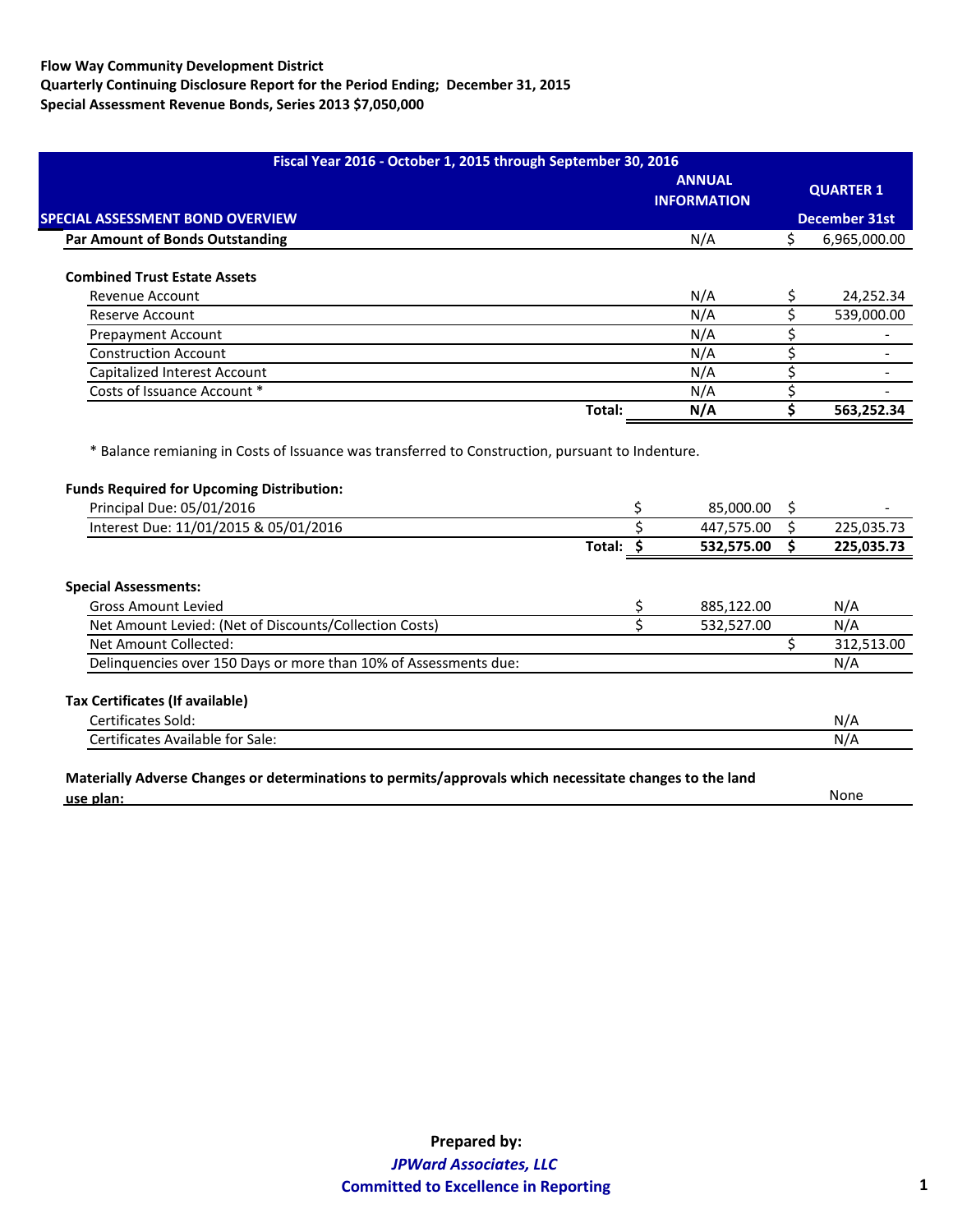| Fiscal Year 2016 - October 1, 2015 through September 30, 2016                                        | <b>ANNUAL</b>      |                      |  |
|------------------------------------------------------------------------------------------------------|--------------------|----------------------|--|
|                                                                                                      | <b>INFORMATION</b> | <b>QUARTER 1</b>     |  |
| <b>SPECIAL ASSESSMENT BOND OVERVIEW</b>                                                              |                    | <b>December 31st</b> |  |
| STATUS OF PROPERTY PLANNED TO SECURE THE DEBT (Information provided by Taylor Morrison of Esplanade) |                    |                      |  |
| Total Number of Lots subject to Special Assessments                                                  | 322                | 322                  |  |
| Total Number of Lots fully developed subject to the Special Assessments                              | N/A                | 316                  |  |
| Total Number of Lots Platted subject to the Special Assessments                                      | N/A                | 316                  |  |
| Total Number of Lots owned in the Development by the Primary Developer                               | N/A                | 214                  |  |
| Changes in the Number of Lots planned (See Note 1)                                                   | N/A                | (6)                  |  |
| Total Number of Lots under contract with a homebuilder                                               | N/A                | $\mathbf 0$          |  |
| Total number of lots in the Development owned by a homebuilder                                       | N/A                | $\overline{7}$       |  |
| Total Number of units under contract and construction                                                | N/A                | 35                   |  |
| Total number of units under construction but not under contract                                      | N/A                | 17                   |  |
| Total number of units under contract but not under construction:                                     | N/A                | 14                   |  |
| Total number of unit occupied (sold and closed)                                                      | N/A                | 126                  |  |
| Estimated date of build out of residential units:                                                    | N/A                | August 1, 2015       |  |
| SINGLE FAMILY DEVELOPMENT STATUS                                                                     |                    |                      |  |
| Single Family - 52' Lots                                                                             |                    |                      |  |
| Total number of single family homes planned:                                                         | 69                 | 69                   |  |
| Total number of units under contract and construction:                                               | N/A                | 9                    |  |
| Total number of units under contstruction but not under contract:                                    | N/A                | $\overline{2}$       |  |
| Total number of units under contract but not under construction:                                     | N/A                | 4                    |  |
| Total number of units occupied (sold and closed)                                                     | N/A                | 47                   |  |
| Single Family - 57' Lots                                                                             |                    |                      |  |
| Total number of single family homes planned:                                                         | 41                 | 0                    |  |
| Total number of units under contract and construction:                                               | N/A                | 0                    |  |
| Total number of units under contstruction but not under contract:                                    | N/A                | $\pmb{0}$            |  |
| Total number of units under contract but not under construction:                                     | N/A                | $\pmb{0}$            |  |
| Total number of units occupied (sold and closed)                                                     | N/A                | 0                    |  |
| Single Family - 62' Lots                                                                             |                    |                      |  |
| Total number of single family homes planned: (See Note 2)                                            | 54                 | 82                   |  |
| Total number of units under contract and construction:                                               | N/A                | 9                    |  |
| Total number of units under contstruction but not under contract:                                    | N/A                | $\overline{2}$       |  |
| Total number of units under contract but not under construction:                                     | N/A                | $\overline{2}$       |  |
| Total number of units occupied (sold and closed)                                                     | N/A                | 43                   |  |
| Single Family - 76' Lots                                                                             |                    |                      |  |
| Total number of single family homes planned:                                                         | 62                 | 62                   |  |
| Total number of units under contract and construction:                                               | N/A                | 6                    |  |
| Total number of units under contstruction but not under contract:                                    | N/A                | 3                    |  |
| Total number of units under contract but not under construction:                                     | N/A                | 5                    |  |
| Total number of units occupied (sold and closed)                                                     | N/A                | 25                   |  |
| Single Family - 90' Lots (Owned by Stock Development)                                                |                    |                      |  |
| Total number of single family homes planned:                                                         | $\overline{7}$     | 7                    |  |
| Total number of units under contract and construction:                                               | N/A                | $\mathbf{1}$         |  |
| Total number of units under contstruction but not under contract:                                    | N/A                | 0                    |  |
| Total number of units under contract but not under construction:                                     | N/A                | 0                    |  |
| Total number of units occupied (sold and closed)                                                     | N/A                | $\mathbf 0$          |  |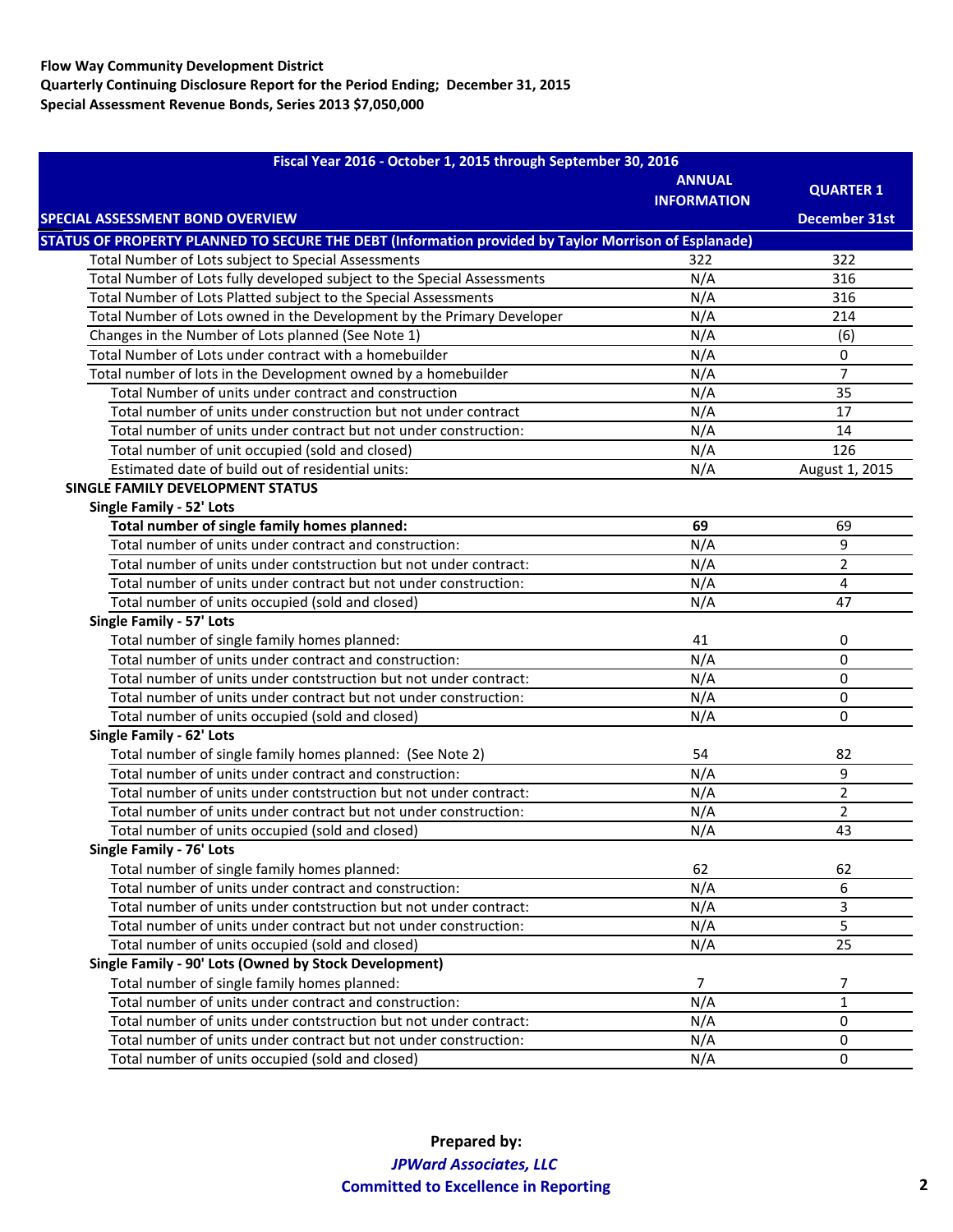| Fiscal Year 2016 - October 1, 2015 through September 30, 2016     |                                     |                                   |  |
|-------------------------------------------------------------------|-------------------------------------|-----------------------------------|--|
| <b>SPECIAL ASSESSMENT BOND OVERVIEW</b>                           | <b>ANNUAL</b><br><b>INFORMATION</b> | <b>QUARTER 1</b><br>December 31st |  |
| <b>MULTI FAMILY DEVELOPMENT STATUS</b>                            |                                     |                                   |  |
| Total number of single family homes planned:                      | 96                                  | 96                                |  |
| Total number of units under contract and construction:            | N/A                                 | 11                                |  |
| Total number of units under contstruction but not under contract: | N/A                                 | 10                                |  |
| Total number of units under contract but not under construction:  | N/A                                 |                                   |  |
| Total number of units occupied (sold and closed)                  | N/A                                 | 11                                |  |
|                                                                   |                                     |                                   |  |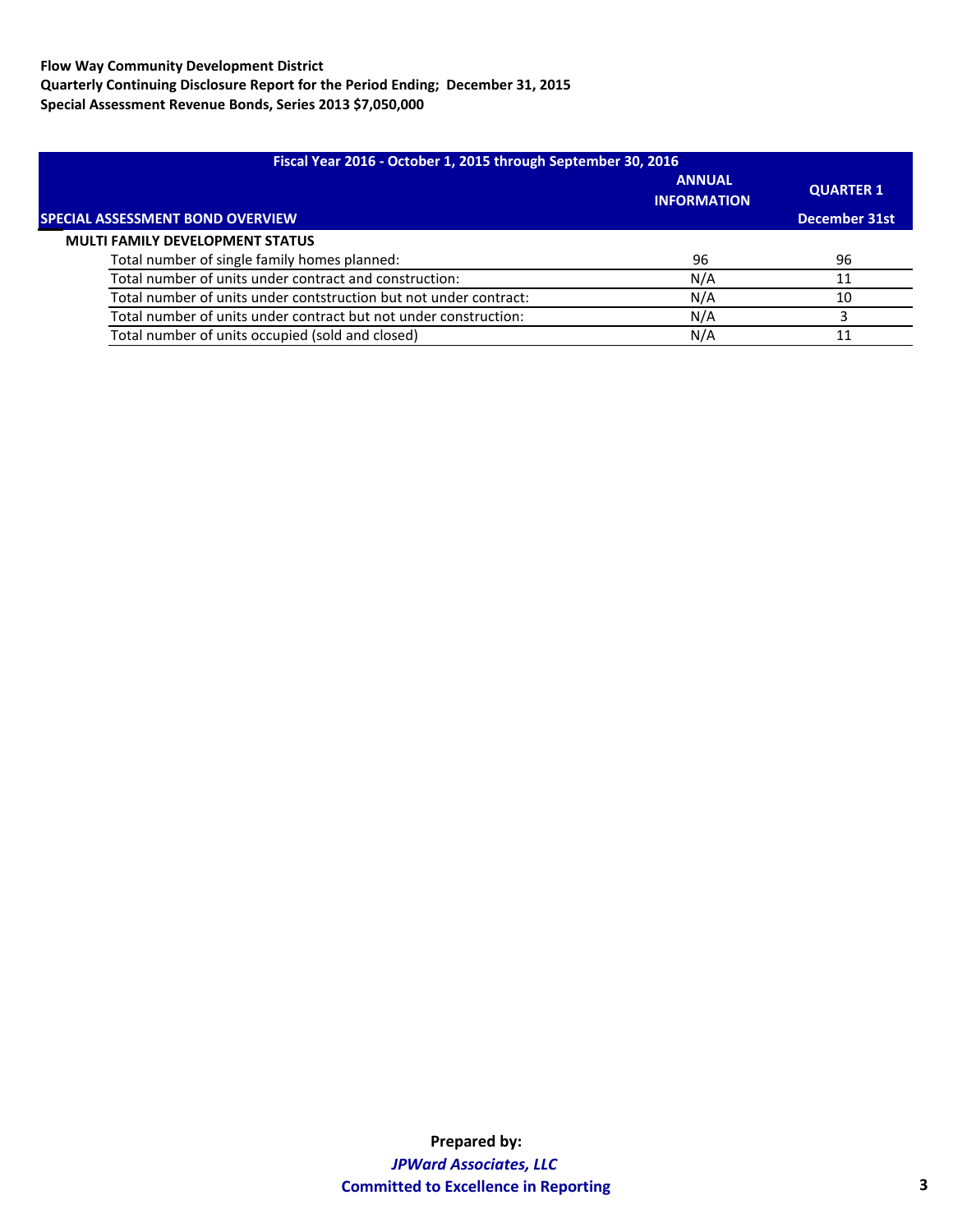| Fiscal Year 2016 - October 1, 2015 through September 30, 2016           |                                     |                      |  |
|-------------------------------------------------------------------------|-------------------------------------|----------------------|--|
|                                                                         | <b>ANNUAL</b><br><b>INFORMATION</b> | <b>QUARTER 1</b>     |  |
| <b>SPECIAL ASSESSMENT BOND OVERVIEW</b>                                 |                                     | <b>December 31st</b> |  |
| SIGNIFICANT EVENTS (IF APPLICABLE)                                      |                                     |                      |  |
| Principal and/or Interest Delinquencies                                 | N/A                                 | None                 |  |
| Non-payment related defaults, if material                               | N/A                                 | None                 |  |
| Unscheduled draws on the Reserve Fund reflecting financial difficulties | N/A                                 | None                 |  |
| Substitution of credit or liquidity providers                           | N/A                                 | None                 |  |
| Adverse tax opinions                                                    | N/A                                 | None                 |  |
| Modifications to Rights of Bond holders, if material                    | N/A                                 | None                 |  |
| Releaase, substitution, or sale of prperty securing repayment of Bonds  | N/A                                 | None                 |  |
| <b>Rating Changes</b>                                                   | N/A                                 | None                 |  |
| Bankruptcy, insolvency, etc.                                            | N/A                                 | None                 |  |
| Consummation of a merger, consolidation of District or Obligated Person | N/A                                 | None                 |  |
| Appointment of successor Trustee (See Note 3)                           | N/A                                 | None                 |  |
|                                                                         |                                     |                      |  |

### **Note 1 - 03/31/2015 Reporting Period**

Re-plat which changed all of the 57' lots (41 originally) to 62' lots (38 lots as of 03/31/2015) Re-plat which changed ten (10) of the 62' lots to seven (90') lots - (Builder Stock Development) - This reduces the total lot count from 322 to 316.

# **Note 2 - 03/31/2015 Reporting Period**

54-orginal 62' lots, plus 38-62' lots converted from 57' lots, minus the 10-62' lots sold to stock and replatted into 7-90' lots

### **Note 3 - 03/31/2015 Reporting Period**

Trustee for the Series 2013 Bonds has been changed to U.S. Bank National Association, effective 04/2015.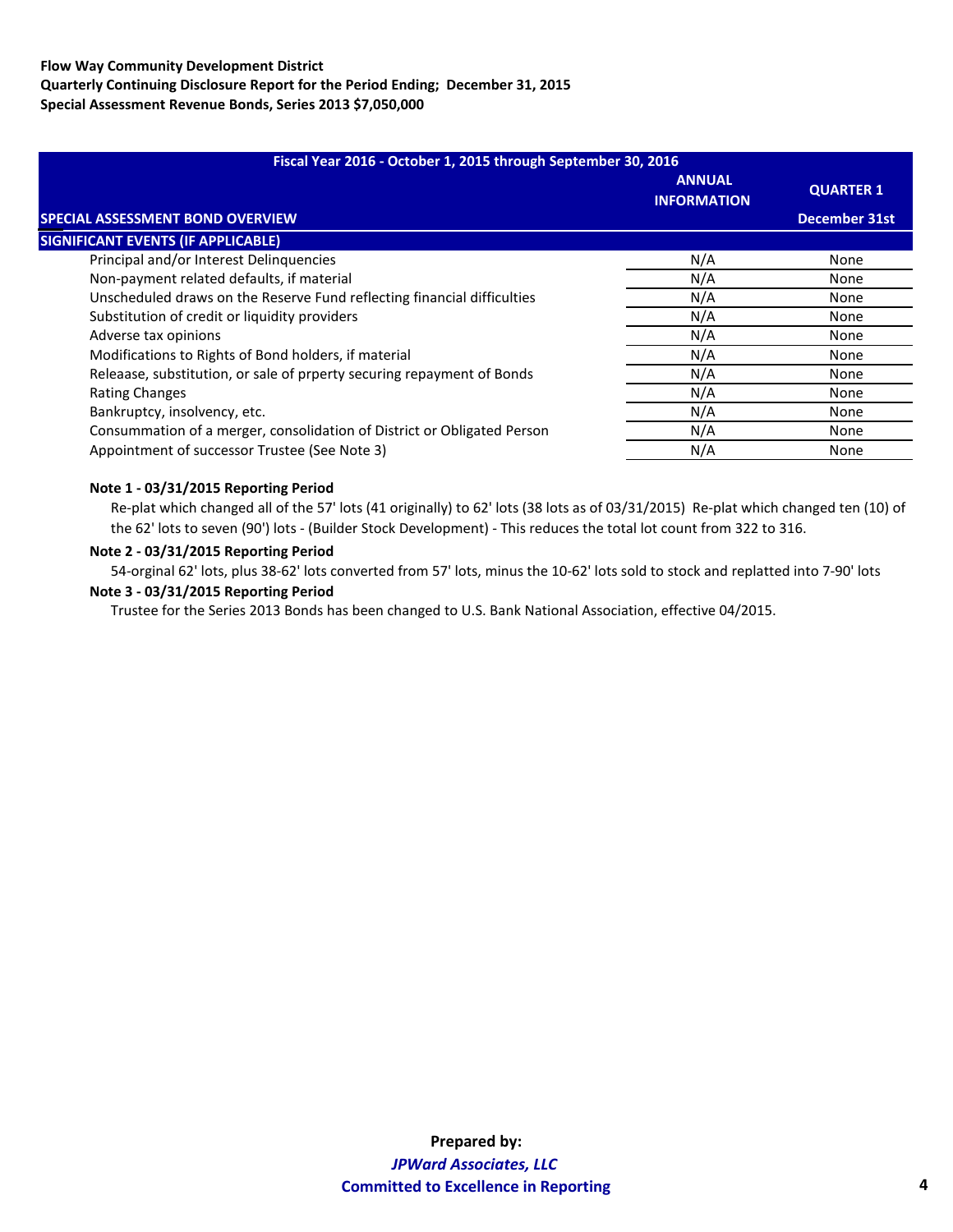#### **Flow Way Community Development District**

**Quarterly Continuing Disclosure Report for the Period Ending; December 31, 2015**

**Special Assessment Revenue Bonds, Series 2015 \$3,950,000**

| Fiscal Year 2016 - October 1, 2015 through September 30, 2016                                                        | <b>ANNUAL</b>      | <b>QUARTER 1</b>     |
|----------------------------------------------------------------------------------------------------------------------|--------------------|----------------------|
|                                                                                                                      | <b>INFORMATION</b> |                      |
| SPECIAL ASSESSMENT BOND OVERVIEW                                                                                     |                    | December 31st        |
| <b>Par Amount of Bonds Outstanding</b>                                                                               | N/A                | 3,950,000.00<br>Ś.   |
| <b>Combined Trust Estate Assets</b>                                                                                  |                    |                      |
| Revenue Account                                                                                                      | N/A                | \$<br>6,408.54       |
| Reserve Account                                                                                                      | N/A                | Ś<br>264,493.76      |
| Prepayment Account                                                                                                   | N/A                | \$<br>$\overline{a}$ |
| <b>Construction Account</b>                                                                                          | N/A                | \$<br>29.71          |
| Capitalized Interest Account                                                                                         | N/A                | \$                   |
| <b>Costs of Issuance Account</b>                                                                                     | N/A                | \$<br>$\overline{a}$ |
| Total:                                                                                                               | N/A                | \$<br>270,932.01     |
| <b>Funds Required for Upcoming Distribution:</b>                                                                     |                    |                      |
| Principal Due: 05/01/2016                                                                                            | \$                 | \$                   |
| Interest Due: 11/01/2015 & 05/01/2016                                                                                | \$<br>211,379.97   | \$                   |
| Total:                                                                                                               | N/A                | Ś                    |
|                                                                                                                      |                    |                      |
| <b>Special Assessments:</b>                                                                                          |                    |                      |
| <b>Gross Amount Levied</b>                                                                                           | \$<br>284,093.00   | \$                   |
| Net Amount Levied: (Net of Discounts/Collection Costs)                                                               | Ś<br>264,207.00    | \$                   |
| Net Amount Collected:                                                                                                | N/A                | \$                   |
| Delinquencies over 150 Days or more than 10% of Assessments due:                                                     | N/A                | N/A                  |
|                                                                                                                      |                    |                      |
| Tax Certificates (If available)                                                                                      |                    |                      |
| Certificates Sold:                                                                                                   | N/A                | N/A                  |
| Certificates Available for Sale:                                                                                     | N/A                | N/A                  |
| Occurance of any new or modified mortgage debt on the land owned by the obligated person in the                      |                    |                      |
| Assessment Areas. including the amount. interest rates and terms of repayment.                                       |                    | None                 |
| STATUS OF PROPERTY PLANNED TO SECURE THE DEBT (Information provided by Taylor Morrison of Esplanade)                 |                    |                      |
| Total Number of Lots subject to Special Assessments and Planned in Assessmen                                         |                    |                      |
| tArea                                                                                                                | 105                | 105                  |
| Total Number of Lots fully developed subject to the Special Assessments                                              | N/A                | 90                   |
| Total Number of Lots Platted subject to the Special Assessments                                                      | N/A                | 90                   |
| Total Number of Lots owned in the Development by the Obligated Person                                                | N/A                | 55                   |
| Changes in the Number of Lots planned                                                                                | N/A                | (15)                 |
| Total Number of Lots under contract with a homebuilder                                                               | N/A                | 0                    |
| Total number of lots in the Development owned by a homebuilder                                                       | N/A                | 35                   |
| Total Number of units under contract and construction                                                                | N/A                | 0                    |
| Total number of units under construction but not under contract                                                      | N/A                | 0                    |
| Total number of units under contract but not under construction:                                                     | N/A                | 0                    |
| Total number of unit occupied (sold and closed)                                                                      | N/A                | $\mathbf 0$          |
| Estimated date of build out of residential units:                                                                    | N/A                | August 17, 2015      |
| SINGLE FAMILY DEVELOPMENT STATUS                                                                                     |                    |                      |
| Single Family - 52' Lots                                                                                             |                    |                      |
| Total number of single family homes planned: (See Note 1)                                                            | 64                 | 32                   |
| Total number of units under contract and construction:                                                               | N/A                | 0                    |
| Total number of units under contstruction but not under contract:                                                    | N/A                | 0                    |
| Total number of units under contract but not under construction:                                                     | N/A                | 0                    |
| Total number of units occupied (sold and closed)                                                                     | N/A                | 0                    |
| Single Family - 57' Lots                                                                                             |                    |                      |
| Total number of single family homes planned:                                                                         | 0                  | 0                    |
| Total number of units under contract and construction:                                                               | N/A                | 0                    |
| Total number of units under contstruction but not under contract:                                                    | N/A                | 0                    |
| Total number of units under contract but not under construction:<br>Total number of units occupied (sold and closed) | N/A                | 0                    |
|                                                                                                                      | N/A                | 0                    |